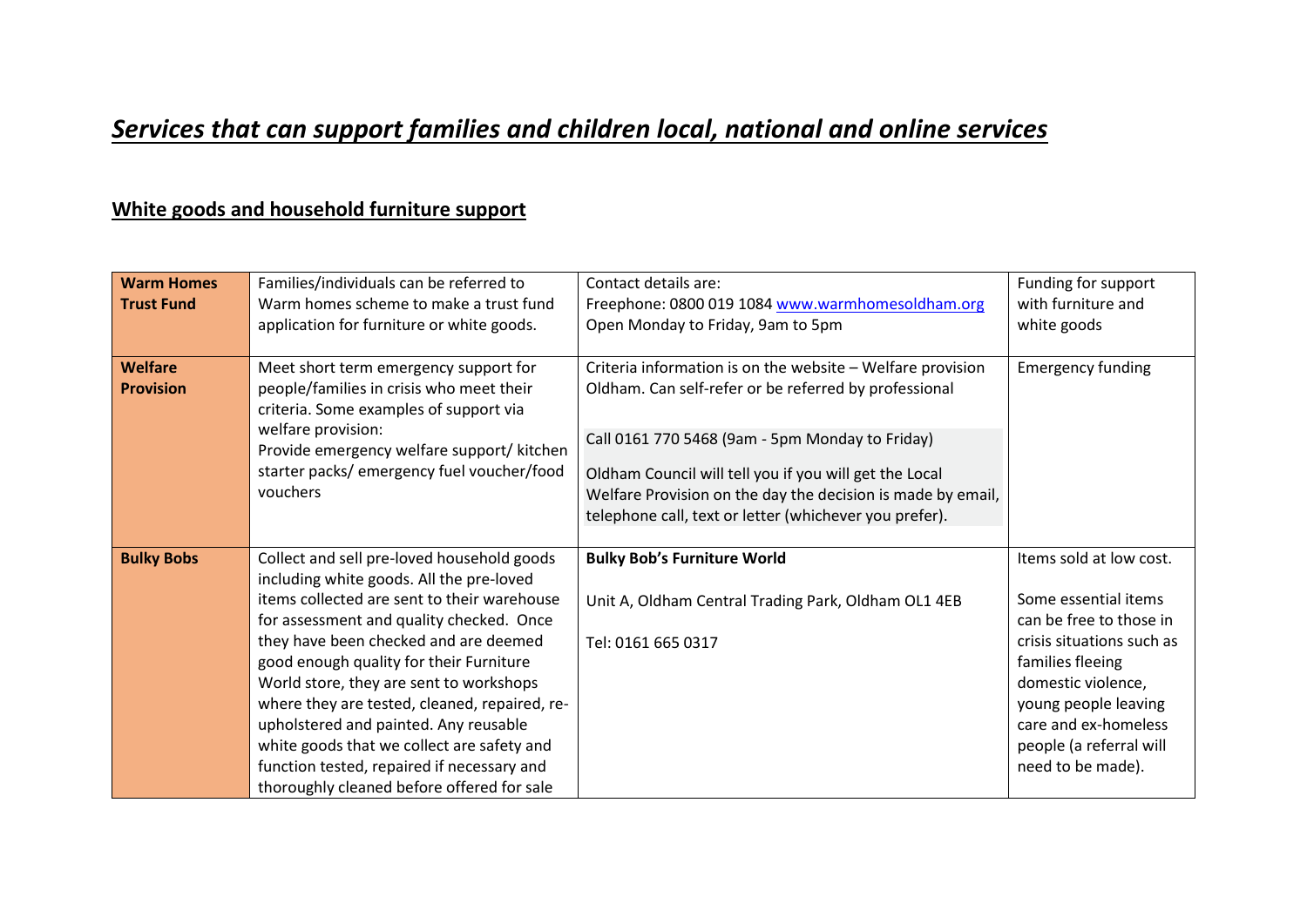| <b>SAWN</b>                                                                                                   | with 12 month guarantees at very affordable<br>prices<br>Offer lots of different services but also have<br>a low-cost furniture pack to people on low<br>income at a discount and sometimes gift<br>some items to people in need. Items include<br>basics like a bed, wardrobe, sofa, dining<br>table, and chairs. Sometimes they have<br>white goods. | Email info@sawn.org.uk<br>www.sawn.org.uk<br>Self refer                                                | To view items for sale<br>or to make a referral for<br>someone in crisis call<br>0161 6650317.<br>Low cost/ might include<br>delivery charges |
|---------------------------------------------------------------------------------------------------------------|--------------------------------------------------------------------------------------------------------------------------------------------------------------------------------------------------------------------------------------------------------------------------------------------------------------------------------------------------------|--------------------------------------------------------------------------------------------------------|-----------------------------------------------------------------------------------------------------------------------------------------------|
| <b>Arkwright Street</b><br><b>Renew Shop</b>                                                                  | Sell pre-loved household items donated by<br>residents at their local household waste<br>recycling centre. Proceeds from the shop are<br>supporting local community groups to take<br>action in their areas, finding innovative and<br>sustainable solutions to some of the<br>problems faced across the area                                          | Arkwright St, Chadderton, Oldham OL9 9LZ                                                               |                                                                                                                                               |
| Glasspool                                                                                                     | Provide grants for household items, white<br>goods, uniforms, educational equipment +<br>more                                                                                                                                                                                                                                                          | www.glasspool.org.uk<br>TO REQUEST AN APPLICATION FORM :<br>Send email to application@glasspool.org.uk | Funding                                                                                                                                       |
| <b>Family Fund</b><br><b>Services/BBC</b><br><b>Children in Need</b><br><b>Emergency</b><br><b>Essentials</b> | The programme provides items that meet a<br>child's most basic needs such as a bed, a<br>cooker and other items or services critical to<br>a child's wellbeing.                                                                                                                                                                                        | https://www.familyfundservices.co.uk/emergency-<br>essentials/<br>01904 571059                         | Funding                                                                                                                                       |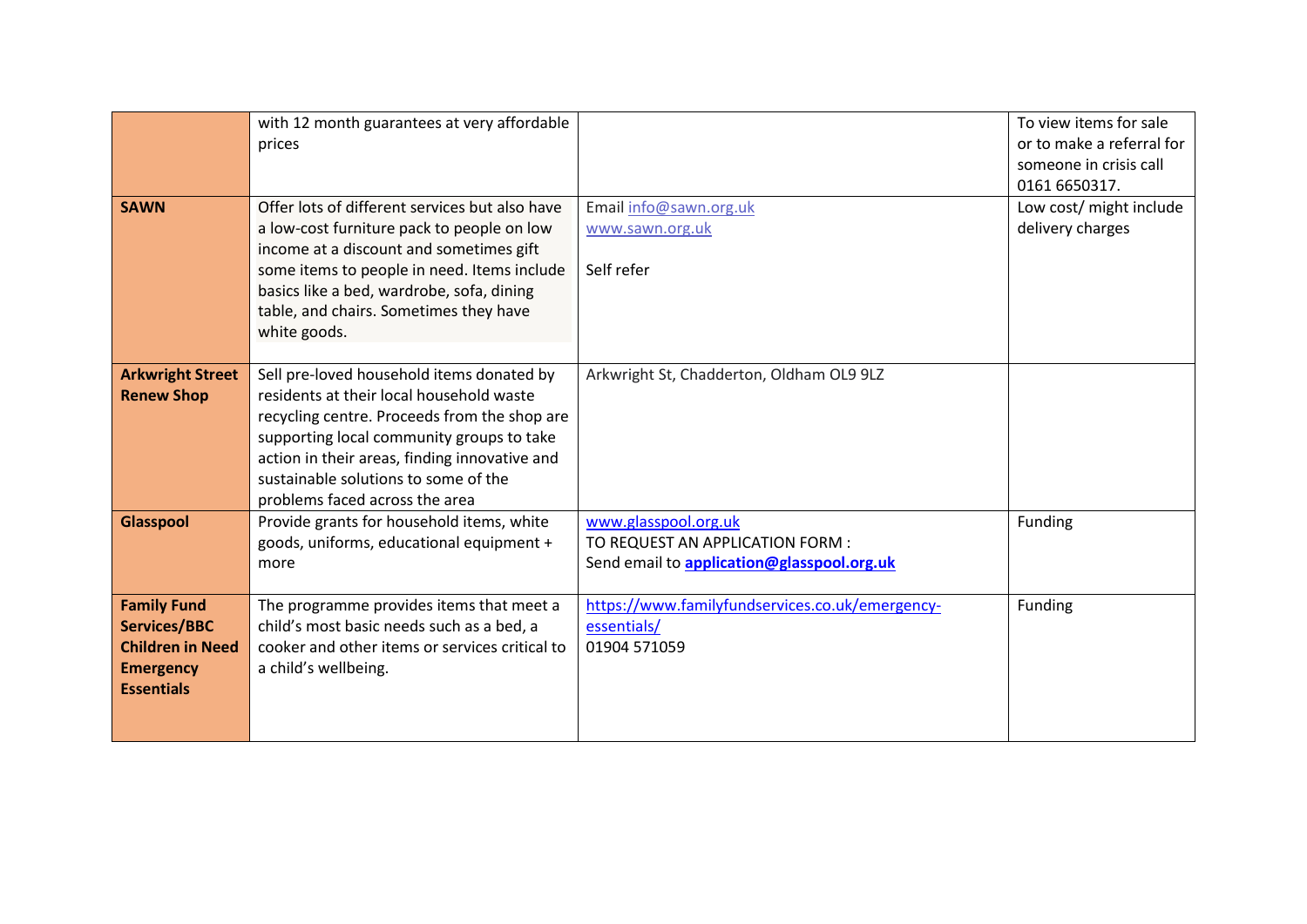## **Benefit, Debt and Energy Advice – who can help?**

| <b>Welfare Rights</b>                          | offer free specialist advice and support to Oldham residents on<br>welfare benefit issues, including challenging benefit decisions and<br>providing representation at appeal tribunals. We help in identifying<br>and applying for benefits, starting with benefit calculations and<br>advice/assistance in initially making the claim | Can self - refer. Contact via Online Form -<br>www.oldham.gov.uk/welfarerights<br>Open Mon - Fri 9am to 5pm                                                  |
|------------------------------------------------|----------------------------------------------------------------------------------------------------------------------------------------------------------------------------------------------------------------------------------------------------------------------------------------------------------------------------------------|--------------------------------------------------------------------------------------------------------------------------------------------------------------|
|                                                |                                                                                                                                                                                                                                                                                                                                        |                                                                                                                                                              |
| <b>Citizen's Advice</b><br><b>Bureau (CAB)</b> | Free, confidential advice on welfare benefits, financial capability,<br>immigration & residency issues, human rights, family & personal<br>issues. We offer specialist services in debt, housing and<br>employment.                                                                                                                    | Can self-refer. Adviceline: 08082787803 For universal credit<br>support: 0800 144 8 444 Textphone: www.casort.org<br>Open Monday to Friday, 8:30am to 5:30pm |
| <b>Support Inclusion</b><br><b>Team</b>        | If someone has Council Tax arrears they can be referred to our<br>team for support and advice. We will also assist with budgeting<br>advice                                                                                                                                                                                            | Professional referral. Tel: Through the Customer Support<br>Centre 0161 770 6622 Open Monday to Friday, 9am to 5pm                                           |
| <b>Christian's</b><br><b>Against Poverty</b>   | Free debt help from a friendly team. We help you to find the best<br>route out of debt, work out a budget for you, and walk with you<br>every step of the way. We support anyone regardless of their<br>religion.                                                                                                                      | Can self refer. Tel: 0800 328 0006 www.capuk.org Open<br>Monday to Friday, 9am to 5pm                                                                        |
| <b>Warm Homes</b>                              | Free boiler replacements, Green Homes Grants, energy vouchers,<br>support with maximising income, claiming benefit entitlements,<br>getting out of energy or water debt and making trust fund<br>applications for furniture and white goods.                                                                                           | Can self-refer or professional referral for trust fund.<br>Freephone: 0800 019 1084 www.warmhomesoldham.org<br>Open Monday to Friday, 9am to 5pm             |
| <b>National Debt</b><br><b>Advice</b>          | The helpline provides free confidential and independent advice on<br>how to deal with a debt problem.                                                                                                                                                                                                                                  | Self - refer. 08088084000<br>http://www.nationaldebtline.co.uk/                                                                                              |
| <b>United Utilities</b><br><b>Trust Fund</b>   | United Utilities Trust Fund can consider making a grant to meet<br>water and/or sewerage charges due to United Utilities Water if you                                                                                                                                                                                                  | www.unitedutilities/trustfund                                                                                                                                |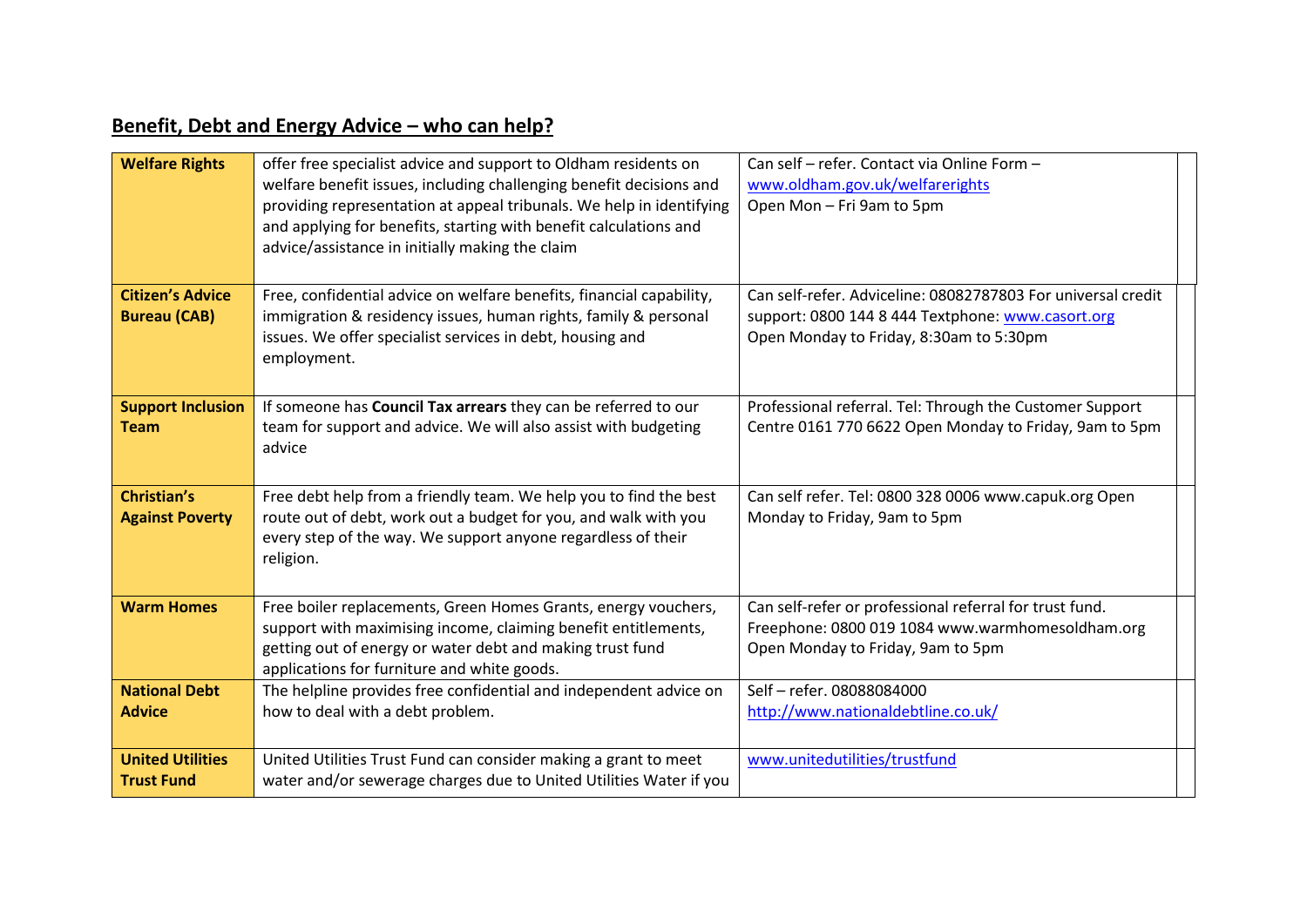| referral.                                                                                                                                                                                                                                                                                                            |                                                                                                                                                                                                                                                                                                                                                                   |
|----------------------------------------------------------------------------------------------------------------------------------------------------------------------------------------------------------------------------------------------------------------------------------------------------------------------|-------------------------------------------------------------------------------------------------------------------------------------------------------------------------------------------------------------------------------------------------------------------------------------------------------------------------------------------------------------------|
| Applications to the British Gas Energy Trust are welcomed from<br>individuals and families in need, suffering or other distress and are<br>not restricted to customers of British / Scottish Gas. They provide<br>help to applicants who are clearly struggling to pay their domestic<br>gas and electricity bills.  | 01733 421060<br>applications@charisgrants.com<br>Writing to: FREEPOST EDF Energy Trust<br>The quickest and easiest way is via the Trusts' online<br>application forms available from the websites:<br>www.edfenergytrust.org.uk<br>www.britishgasenergytrust.org.uk                                                                                               |
| Meet short term emergency Support for people/families in crisis<br>who meet their criteria. Some examples of support via welfare<br>provision:<br>Food vouchers<br>Order and payment by Oldham Council to suppliers of<br>suitable goods or services<br>Text voucher for emergency credit for electricity and<br>gas | Criteria information is on the website - Welfare provision<br>Oldham<br>Apply online – self-refer or professional referral.<br>Call 0161 770 5468 (9am - 5pm Monday to Friday)<br>Oldham Council will tell you if you will get the Local Welfare<br>Provision on the day the decision is made by email,<br>telephone call, text or letter (whichever you prefer). |
|                                                                                                                                                                                                                                                                                                                      |                                                                                                                                                                                                                                                                                                                                                                   |

#### **Food bank and food sources**

| The Bread & Butter Thing   The Bread & Butter thing is open to all Oldham residents. | There are a couple of steps to signing up: Step 1: Send us a |
|--------------------------------------------------------------------------------------|--------------------------------------------------------------|
| We provide weekly groceries at a fraction of the high street                         | text to 07860 063256 with your full name and Postcode        |
| prices through our membership scheme. Try and always                                 | and the name of your Hub and we will get in touch. Step 2:   |
| give you something for your cupboards and fridge. We                                 | Select the size of your order you would like. A typical      |
| work like a veg box scheme and everything is fresh.                                  | family order would be £7 and an individual would be £3.50.   |
| Products are based on what's available and choice is                                 | An extra large family would be £14. Step 3: We'll send you   |
| limited to this. We take what is available and make up food                          | a text every Tuesday to see if you want an order. All you    |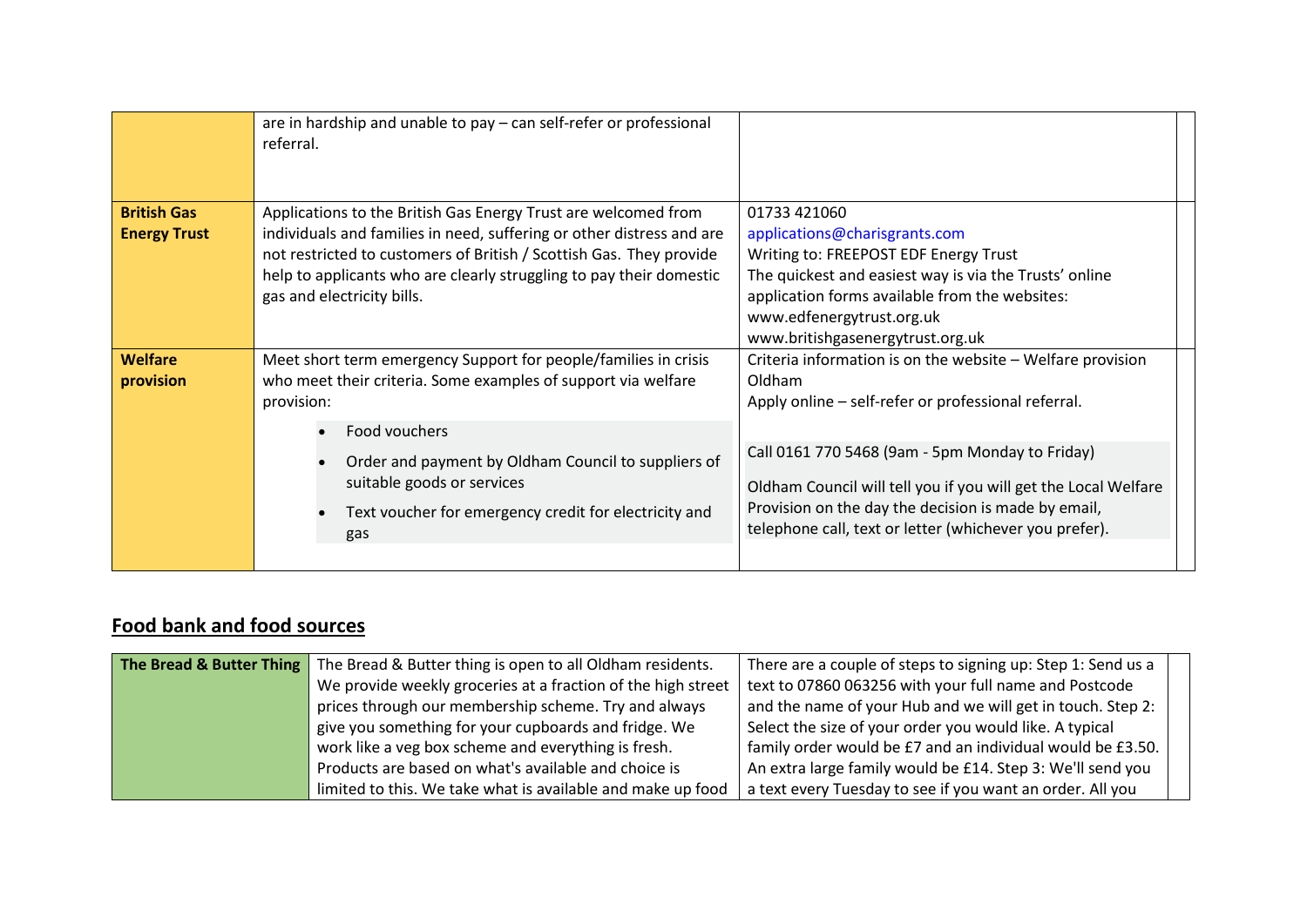|                                 | bags for our members. A typical order is Three Shopping<br>bags, one with fridge goods, one with cupboard goods, and<br>one full of fruit and veg. | have to do is reply 'YES' to the text by 12:00pm on<br>Wednesday and we'll deliver your order to your chosen<br>hub. Step4: Collect your goods from your chosen hubs.<br>Hubs are:<br>FIRST CHOICE RESIDENTS ONLY HUBS:<br>Weekly Saturday 2-2.30 pm<br>Neon Community Centre<br><b>Holt Street</b><br>Oldham<br>OL4 2DG<br>First Choice Homes tenants only.<br>Weekly Thursday 2-2.30 pm<br>Sholver and Moorside Community Centre<br>Sholver Lane<br>OL1 4NT.<br>First Choice Homes tenants only.<br>FCHO tenants can sign up by calling FCHO.<br><b>NON FCHO Residents can use:</b><br>Barker Street Community Centre, (off Eden Street) |
|---------------------------------|----------------------------------------------------------------------------------------------------------------------------------------------------|--------------------------------------------------------------------------------------------------------------------------------------------------------------------------------------------------------------------------------------------------------------------------------------------------------------------------------------------------------------------------------------------------------------------------------------------------------------------------------------------------------------------------------------------------------------------------------------------------------------------------------------------|
|                                 |                                                                                                                                                    | Oldham, OL1 2XA.<br><b>Weekly Thursday 1.30pm</b>                                                                                                                                                                                                                                                                                                                                                                                                                                                                                                                                                                                          |
| <b>Food Bank Trussell Trust</b> | Working to combat food poverty providing emergency<br>food support to people in crisis - referrals can be made by<br>professionals                 | Address: Unit B, Prince of Wales House, Industrial Estate,<br>Vulcan St, Oldham OL1 4ER<br>Hours:<br>Closes 3PM<br>Phone: 0161 622 1061<br>Delivery only during COVID - referrals can be made by<br>services supporting individuals such as schools, health<br>visiting team, police, children's services and adult services                                                                                                                                                                                                                                                                                                               |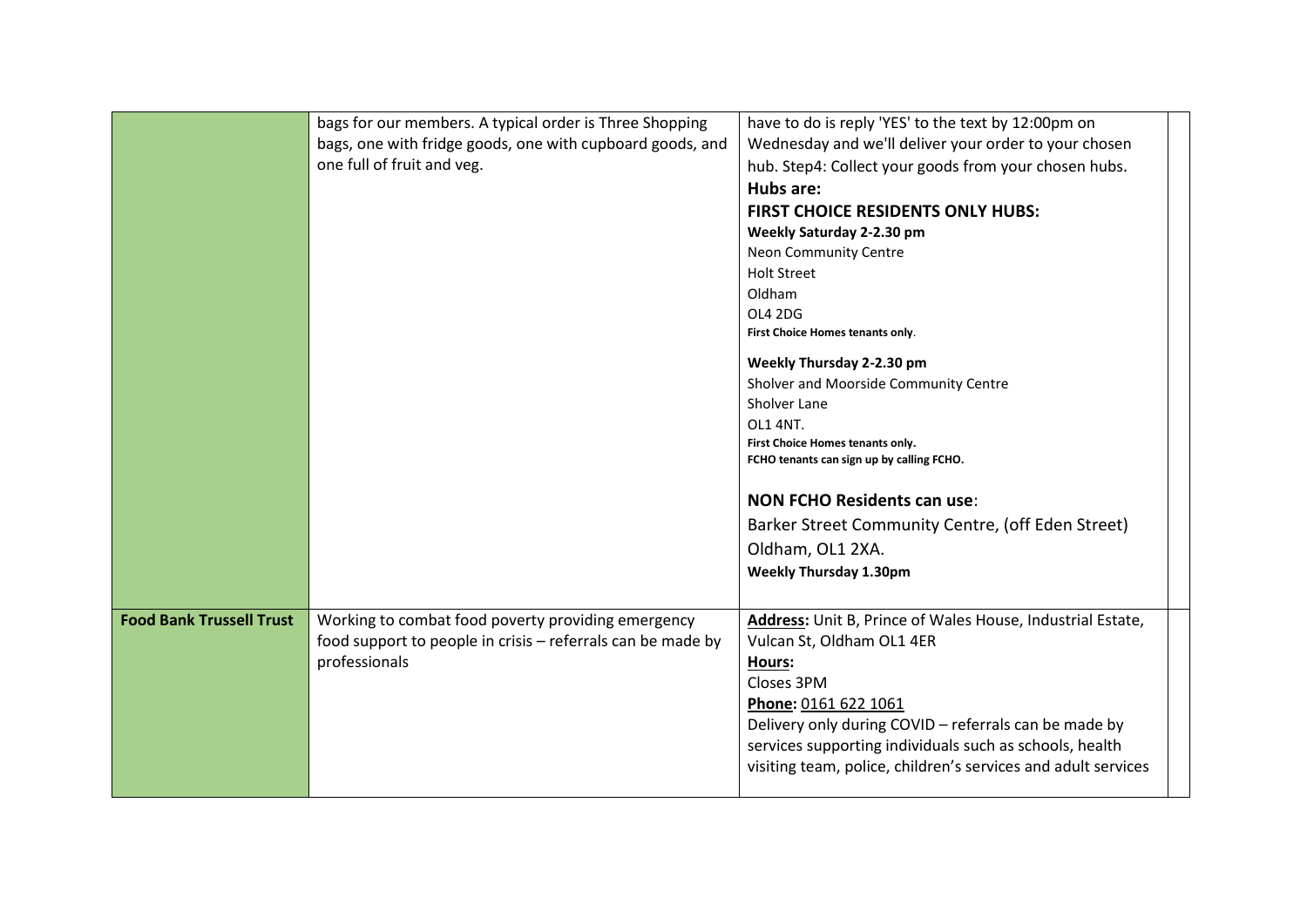### **Housing, Housing FCHO Teams, pest control and fly-tipping**

| <b>Housing</b><br>options | Housing advice, homelessness service, apply for social housing,<br>Tenancy Relations Service, CAP (Central Access Point) for | 0161 770 4605                                                                                                           |
|---------------------------|------------------------------------------------------------------------------------------------------------------------------|-------------------------------------------------------------------------------------------------------------------------|
| Oldham                    | supported housing                                                                                                            | (Mon to Friday 8.40-5.00) housing.options@oldham.gov.uk<br>https://www.oldham.gov.uk/info/100007/housing/1821/apply_for |
| <b>Council</b>            |                                                                                                                              | social housing                                                                                                          |
|                           |                                                                                                                              |                                                                                                                         |
| <b>First Choice</b>       | FCHO Neighbourhood team support with:                                                                                        | Neighbourhood Manager Lee Holden                                                                                        |
| <b>Homes</b>              |                                                                                                                              | Lee.Holden@fcho.co.uk                                                                                                   |
| Oldham                    | Help with tenancies - signing up, maintaining a tenancy,                                                                     | 0161 393 5469                                                                                                           |
| (FCHO)                    | name changes, extra people moving in                                                                                         |                                                                                                                         |
|                           | Support customer in their homes - make sure our homes are                                                                    | <b>Neighbourhood Teams:</b>                                                                                             |
|                           | in great condition and suitable for our customers and their                                                                  | <b>Derker</b>                                                                                                           |
|                           | families, carry out property checks, help with domestic                                                                      | Neighbourhood Coordinator Rachael Evason                                                                                |
|                           | violence or abuse, antisocial behaviour and safeguarding                                                                     | Rachael.Evason@fcho.co.uk                                                                                               |
|                           | <b>Our neighbourhoods</b> – make sure our areas are kept clean                                                               | 0161 393 5253                                                                                                           |
|                           | and tidy - dealing with fly tipping, untidy gardens, abandoned                                                               | <b>Greenacres</b>                                                                                                       |
|                           | cars                                                                                                                         | Neighbourhood Coordinator Frances Szulinski                                                                             |
|                           |                                                                                                                              | Frances.Szulinski@fcho.co.uk                                                                                            |
|                           | <b>Community Impact Team</b> - Can help with other personal or family                                                        | 0161 393 5463.                                                                                                          |
|                           | circumstances you may need support with from finding a job,                                                                  | Littlemoor                                                                                                              |
|                           | accessing training or volunteering to affordable food, welfare advice or                                                     | Ben Collier Neighbourhood Coordinator                                                                                   |
|                           | help and advice on how to live independently.                                                                                | Ben.Collier@fcho.co.uk                                                                                                  |
|                           |                                                                                                                              | 0161 393 5499                                                                                                           |
|                           |                                                                                                                              | <b>Sholver</b>                                                                                                          |
|                           |                                                                                                                              | Ian Ward                                                                                                                |
|                           |                                                                                                                              | Neighbourhood Coordinator                                                                                               |
|                           |                                                                                                                              | lan.Ward@fcho.co.uk                                                                                                     |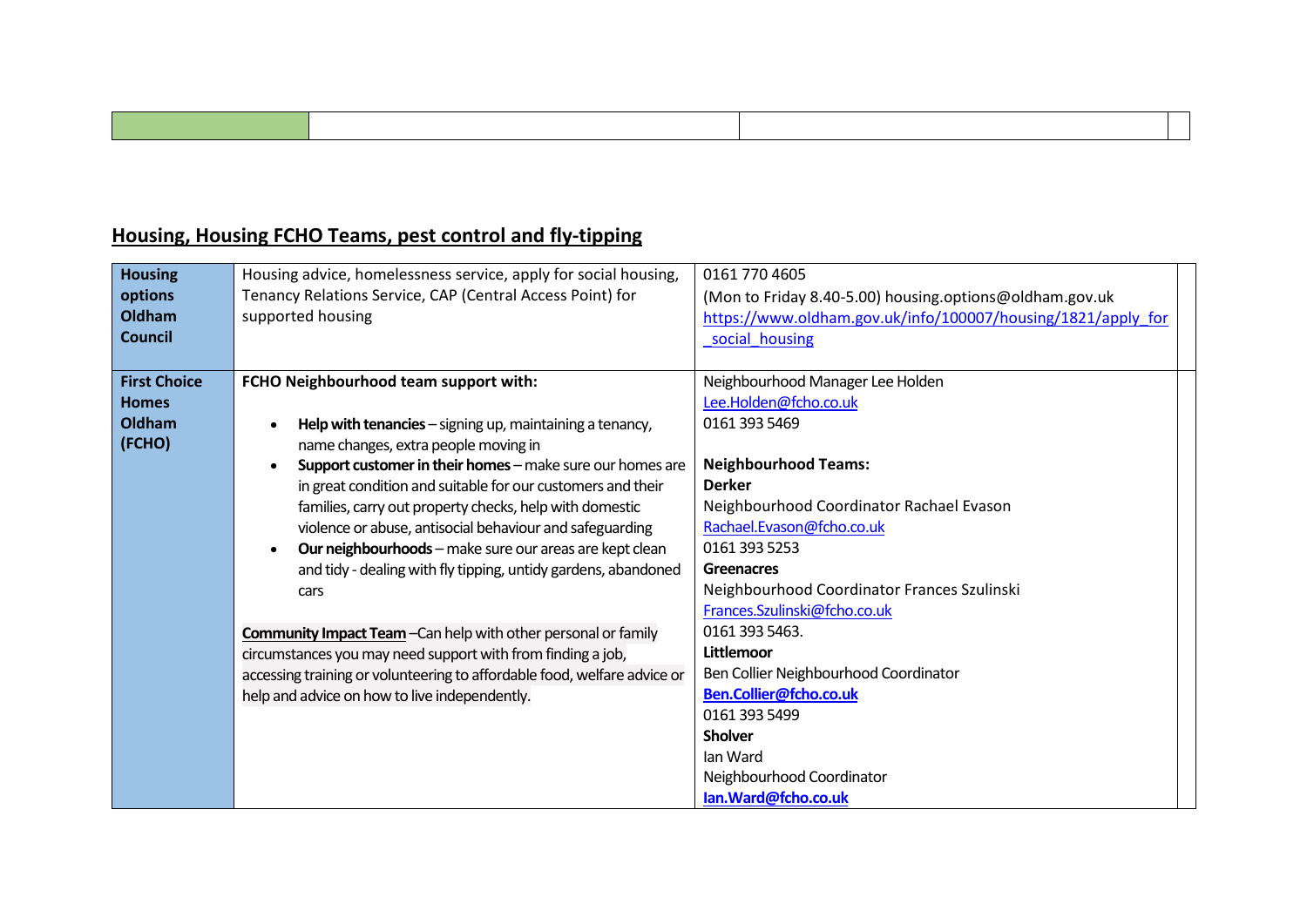|                     |                                                                     | 0161 393 5464                                      |  |
|---------------------|---------------------------------------------------------------------|----------------------------------------------------|--|
|                     |                                                                     | <b>Community Impact Team</b>                       |  |
|                     |                                                                     | Telephone: 0161 393 5488                           |  |
|                     |                                                                     | Email: communityimpact@fcho.co.uk                  |  |
|                     |                                                                     |                                                    |  |
| Oldham              | Call out fee £28.15, this does not include any treatment.           | https://www.oldham.gov.uk/info/200521/pest_control |  |
| <b>council Pest</b> | Social and private rent tenants are advised to call their landlord  | 0161 7702244 to request a visit                    |  |
| control             | if they have pest issues and report the problem.                    |                                                    |  |
| services            | Pest:                                                               |                                                    |  |
|                     | Ants, bed bugs, bees, beetles, cockroaches, fleas, mice, moles,     |                                                    |  |
|                     | rats, silverfish, squirrels and wasps.                              |                                                    |  |
| <b>Fly-tipping</b>  | Report fly-tipping at the council's website. And enforcement        | Use online form to report fly-tipping              |  |
|                     | officer will investigate, once investigated the fly-tipping will be | https://www.oldham.gov.uk/flytipping               |  |
|                     | cleared as soon as possible.                                        |                                                    |  |

### **Mental Health Services & Bereavement, Grief and Loss**

| Oldham         | Mental Health Support adults/ 16+ for people who     | Individuals can self-refer online or get support from professionals who are |
|----------------|------------------------------------------------------|-----------------------------------------------------------------------------|
| <b>Healthy</b> | are registered with an Oldham GP. The team is        | working with them to complete the online form.                              |
| <b>Minds</b>   | made up of a range of professionals, including       | https://www.iaptportal.co.uk/ServiceUser/SelfReferralForm.aspx?sd=4114086a- |
|                | therapists and counsellors, who will find a level of | 9afb-489b-930c-1b59412413bf                                                 |
|                | treatment that is right for you.                     |                                                                             |
|                | We can help you deal with the effects of a long-     | Opening hours 9-5pm                                                         |
|                | term health problem or chronic pain, post-natal      | 111 Union Street                                                            |
|                | depression, obsessive compulsive disorder,           | Oldham                                                                      |
|                | phobias, or eating difficulties.                     | <b>OI1 1RU</b>                                                              |
|                |                                                      | Tel: 0161 716 2777                                                          |
|                | We also offer couples therapy if you are struggling  | https://www.penninecare.nhs.uk/healthymindsoldham                           |
|                | in your relationships, and psychosexual therapy for  |                                                                             |
|                | any intimacy difficulties.                           |                                                                             |
|                |                                                      |                                                                             |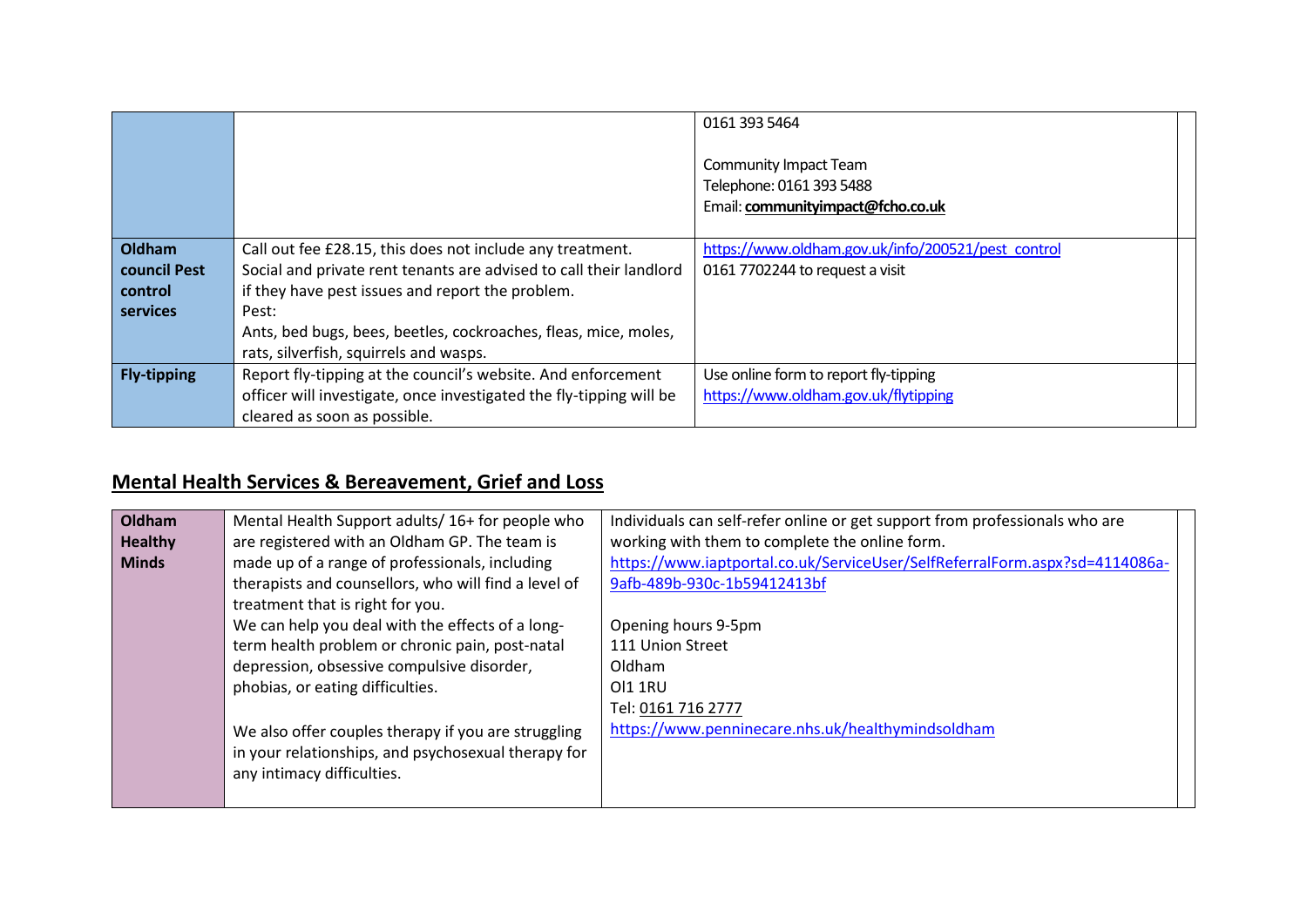| <b>CAMHS</b>      | Some of the problems that we can help with              | <b>Oldham CAMHS</b>                                                                |  |
|-------------------|---------------------------------------------------------|------------------------------------------------------------------------------------|--|
| Oldham            | include:                                                | <b>Reflections Building</b>                                                        |  |
| (formally         | Anxiety<br>$\bullet$                                    | The Royal Oldham Hospital                                                          |  |
| HYM) Child        | Depression<br>$\bullet$                                 | Oldham                                                                             |  |
| <b>Adolescent</b> | Psychosis<br>$\bullet$                                  | OL1 2JH                                                                            |  |
| <b>Mental</b>     | Post-Traumatic Stress Disorder (PTSD)<br>$\bullet$      | Queries: 0161 716 2020                                                             |  |
| <b>Health</b>     | Self-harm<br>$\bullet$                                  |                                                                                    |  |
| <b>Service</b>    | ADHD (Attention Deficit Hyperactivity                   | Self-referral or referrals made by parents can be made by using the online         |  |
|                   | Disorder)                                               | referral form                                                                      |  |
|                   | ASD (Autistic Spectrum Disorder)<br>$\bullet$           | Telephone: 0161 770 7777 (option 1) Oldham's MASH Team (Multiagency                |  |
|                   | More complex psychological difficulties                 | Safeguarding Hub)                                                                  |  |
|                   |                                                         | Professionals can also refer if they have been given consent including GP's Social |  |
|                   |                                                         | care, School staff and health professionals                                        |  |
|                   |                                                         |                                                                                    |  |
| <b>Pennine</b>    | If you need urgent mental health support or advice,     | helpline 0800 014 9995 or contact your GP for advice                               |  |
| <b>Care's 24-</b> | such as a child is having suicidal thoughts or is self- |                                                                                    |  |
| hour mental       | harming, call Pennine Care's 24-hour mental health      | Call 999 for ambulance                                                             |  |
| <b>Health</b>     | helpline 0800 014 9995 or contact your GP for           |                                                                                    |  |
| helpline          | advice                                                  |                                                                                    |  |
|                   |                                                         |                                                                                    |  |
|                   | If a child has taken an overdose or needs urgent        |                                                                                    |  |
|                   | medical help call 999 or take them to the nearest       |                                                                                    |  |
|                   | A&E. In Oldham, it will be The Royal Oldham             |                                                                                    |  |
|                   | Hospital nhs.uk/location                                |                                                                                    |  |
|                   |                                                         |                                                                                    |  |
| <b>TOG MIND</b>   | Mental health service for adults and children 8+.       | Can self-refer. Oldham Office TOG MIND is based at                                 |  |
| (Tameside         | They provide online services and resources to           |                                                                                    |  |
| <b>Oldham and</b> | support with MH                                         | 19-25 Union Street Oldham OL11HA                                                   |  |
| Glossop           | Therapeutic interventions                               | 0161 330 9223                                                                      |  |
| Mind)             | One to one support                                      | Email: office@togmind.org                                                          |  |
|                   | Courses                                                 |                                                                                    |  |
|                   | Community groups and activities                         | https://www.togmind.org/our-services                                               |  |
|                   | Counselling and counselling drop ins                    |                                                                                    |  |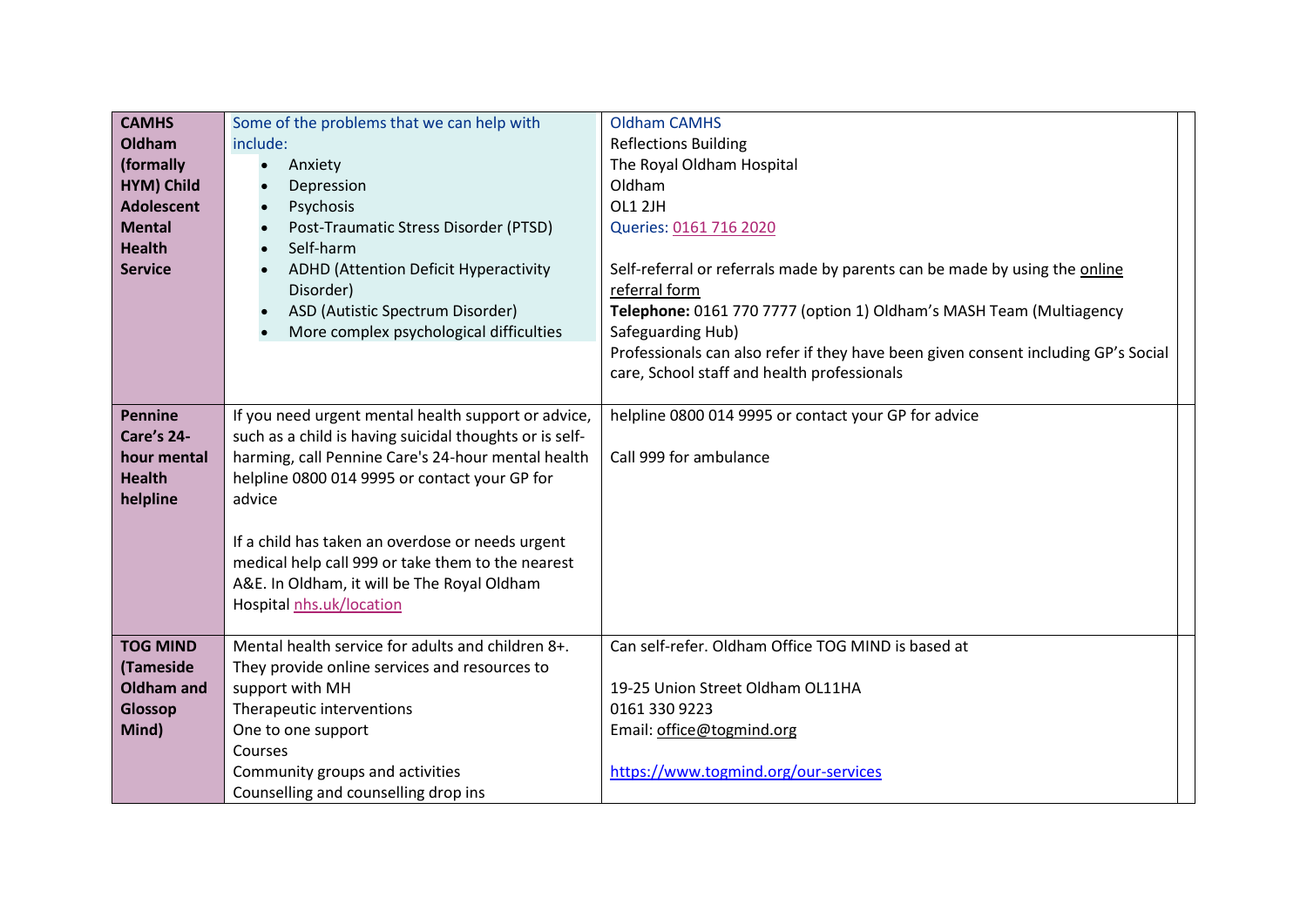|                    | <b>Families in Mind</b><br>Youth in Mind                                          |                                                                                                                           |
|--------------------|-----------------------------------------------------------------------------------|---------------------------------------------------------------------------------------------------------------------------|
|                    | More information on services can be found on their                                |                                                                                                                           |
|                    | website.                                                                          |                                                                                                                           |
|                    |                                                                                   |                                                                                                                           |
| <b>Bereavement</b> | For anyone affected by grief and loss. Place to chat                              | Self refer by contacting Nicky. Mondays 10-12 The café at Veg in the Park,                                                |
| Cafe               | and meet others affected by grief, have a brew and                                | Waterhead. Nicky 07396319171                                                                                              |
|                    | share thoughts                                                                    |                                                                                                                           |
| Kooth.com          | Kooth is an online Mental Health & Well-being<br>services for CYP                 | CYP Self Refer - no threshold/ Kooth deals with low level to high level                                                   |
|                    | It is a website and Oldham is commissioned to                                     | support/issues/most vulnerable. Never turn YP away in crisis. At the moment<br>75% YP are presenting with moderate needs. |
|                    | support CYP 11-25 (up to 26 birthday)                                             |                                                                                                                           |
|                    | They also provide gateways for CYP to other                                       | CYP have to sign up but this is a very quick process and is anon. Questions ask                                           |
|                    | services such as specialised services around eating                               | where you live (town), Year and month born, ethnicity and gender identity.                                                |
|                    | disorders etc.                                                                    | Kooth protects identities.                                                                                                |
|                    | <b>KOOTH features</b>                                                             |                                                                                                                           |
|                    | <b>ABSOLUTELY EVERYTHING IS MODERATED</b>                                         | Kooth.com website for more info                                                                                           |
|                    | <b>INCLUDING CHAT FACILITIES</b>                                                  |                                                                                                                           |
|                    | Online team over 200 professionals. Emotional                                     | Local engagement lead for schools and other services is Ophelia Murphy                                                    |
|                    | well-being practitioners and Counsellors                                          | omurphy@kooth.com                                                                                                         |
|                    | No waiting time for counselling.                                                  | +44 (0) 7869 264771                                                                                                       |
|                    | 11-12 years olds are assessed on competency<br>Any safeguarding - follow clinical |                                                                                                                           |
|                    | governance/safety planning/clear protocols/flow                                   |                                                                                                                           |
|                    | chart who to escalate to/ on call team/ seamless                                  |                                                                                                                           |
|                    | process to work with other services.                                              |                                                                                                                           |
|                    |                                                                                   |                                                                                                                           |
|                    | <b>KOOTH School and Youth service support includes:</b>                           |                                                                                                                           |
|                    | Assemblies 15-20mins intro to KOOTH                                               |                                                                                                                           |
|                    | Sign up sessions support CYP to sign up 50-60mins                                 |                                                                                                                           |
|                    | KOOTH TRAINING for school staff                                                   |                                                                                                                           |
|                    | Parent/carer discover Kooth (bespoke)                                             |                                                                                                                           |
|                    | Stress & Anxiety sessions 60mins or 2 30mins                                      |                                                                                                                           |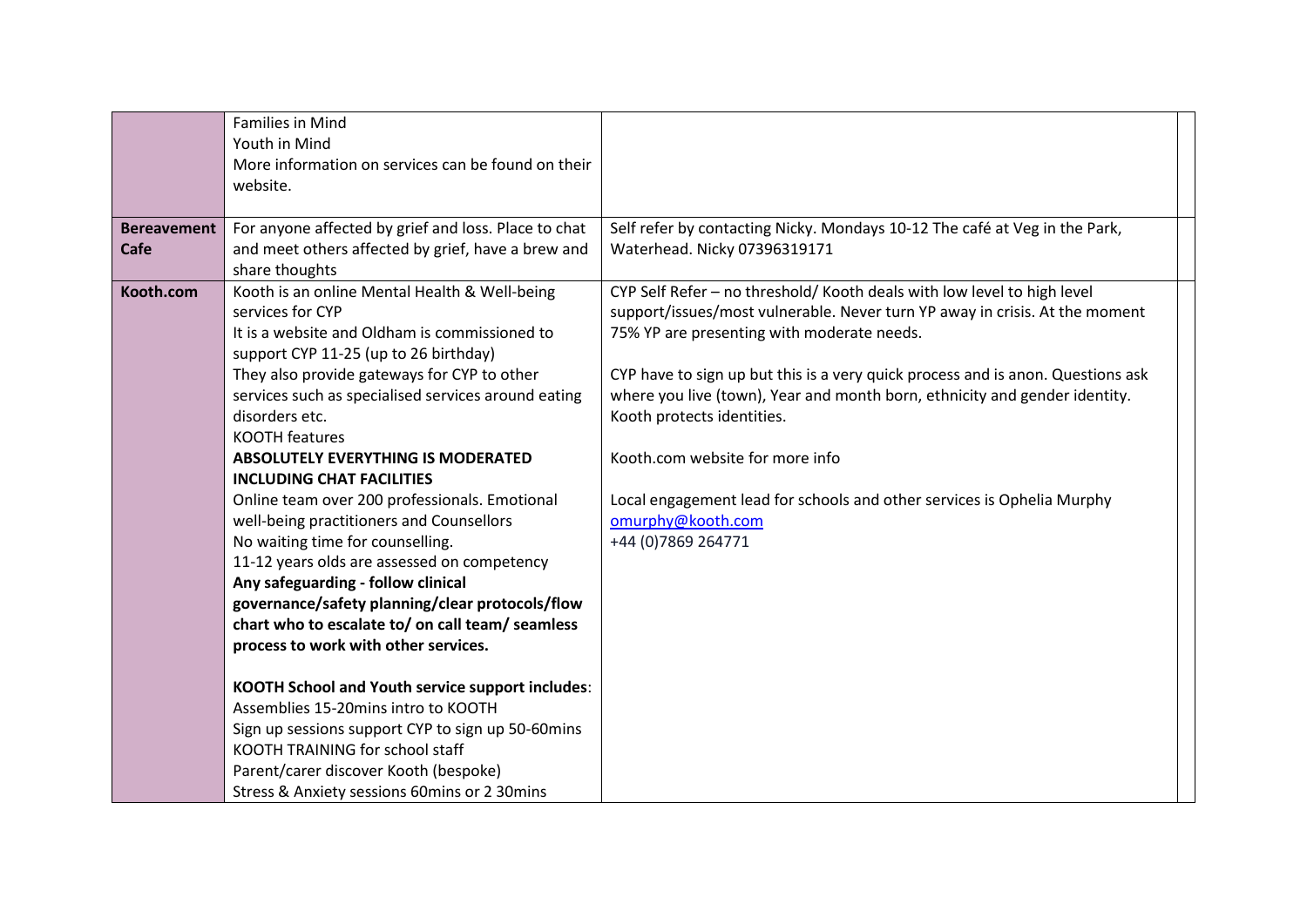|                                                 | Yr 6 Transition session 45mins<br>Well-being sessions<br>LGBTQ+ Sess bespoke for CYP or staff 45-60mins<br>Self care sessions small groups 45-60mins<br>Young carer sessions 45-60mins PSO                                                                                                                                                                           |                                                                                                                                                                                                                            |  |
|-------------------------------------------------|----------------------------------------------------------------------------------------------------------------------------------------------------------------------------------------------------------------------------------------------------------------------------------------------------------------------------------------------------------------------|----------------------------------------------------------------------------------------------------------------------------------------------------------------------------------------------------------------------------|--|
| <b>Papyrus</b>                                  | Prevention of young people suicide UK charity<br>dedicated to the prevention of suicide and<br>promotion of positive mental health and emotional<br>well-being in young people.                                                                                                                                                                                      | https://www.papyrus-uk.org/aboutus/<br>Contact if you are having thoughts of suicide or concerned for a young person<br>who might be Hopeline UK 0800684141<br>Email pat@papyrus-uk.org<br>Open everyday 9-12am (midnight) |  |
| <b>Social</b><br><b>Prescribing</b>             | Adults - Improve Mental & Physical health, reduce<br>isolation and loneliness and improve well-being.<br>Your connector will spend time with you exploring<br>what activities or local support could help to<br>improve your health & well-being                                                                                                                     | To access refer online<br>oldhamcares.com/socialprescription<br>0161 3392345<br>Or email oldccg.socialprescribing@nhs.net                                                                                                  |  |
| <b>Child</b><br><b>Bereavement</b><br><b>UK</b> | Charity that helps children, young people, parents<br>and families rebuild their lives when a child is<br>grieving or a child has died. Helpful bereavement<br>advice including sudden death, telling a child<br>someone has died or preparing them for a loved<br>ones death, also helping a parent following death<br>of their partner to support their child/ren. | https://www.childbereavementuk.org Helpline 0800 02 888 40                                                                                                                                                                 |  |
| Winston's<br>Wish                               | Childhood bereavement charity who support<br>children and young people after the death of a<br>parent or sibling.                                                                                                                                                                                                                                                    | https://www.winstonswish.org Helpline tel: 08088 020 021                                                                                                                                                                   |  |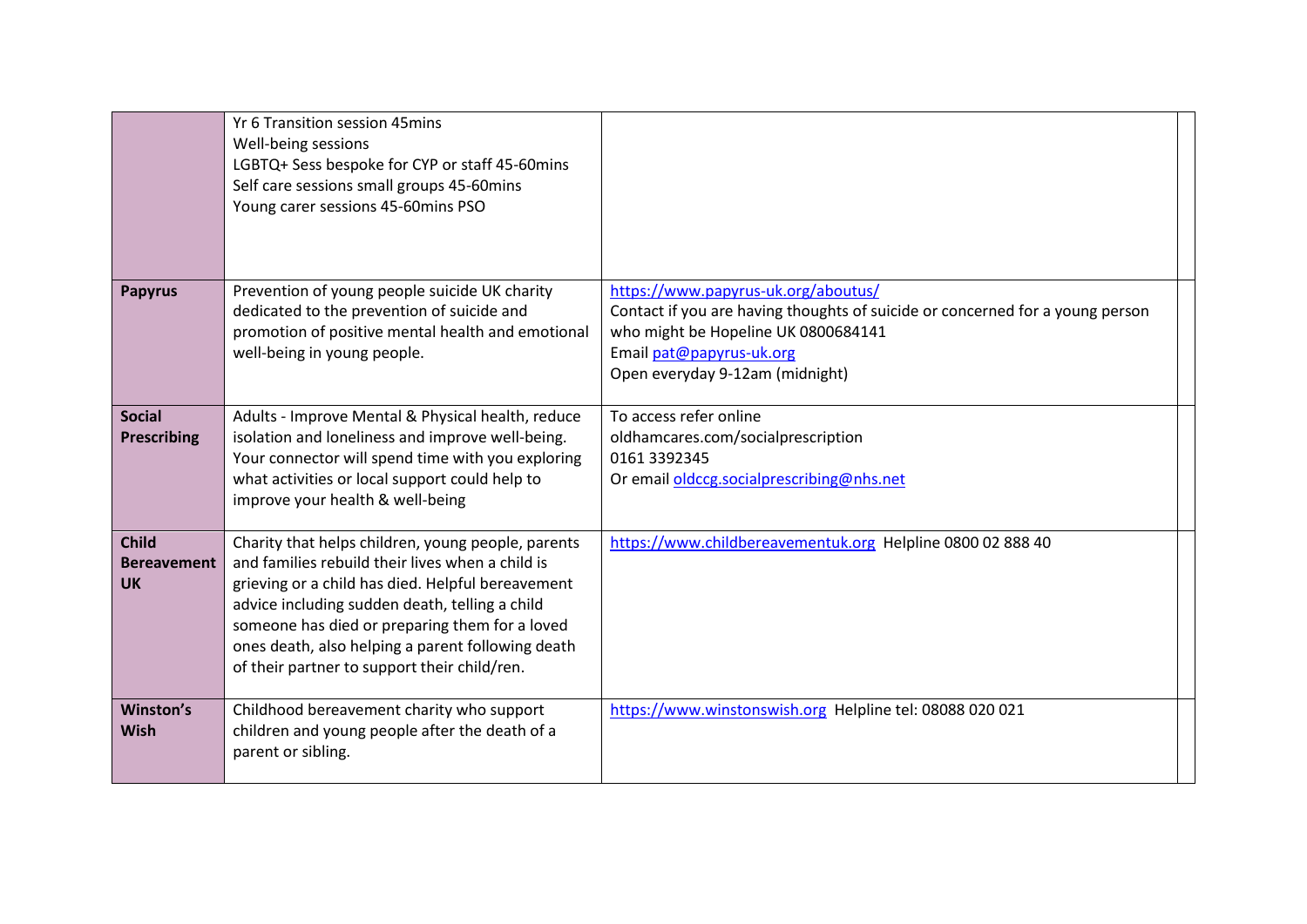| Oldham              | Counselling support for bereavement over 6months     | Based at Royal Oldham Hospital Tel: 0161 627 8207      |
|---------------------|------------------------------------------------------|--------------------------------------------------------|
| <b>Bereavement</b>  |                                                      |                                                        |
| <b>Service</b>      |                                                      |                                                        |
| <b>Greater</b>      | Greater Manchester Bereavement Service offers        |                                                        |
| <b>Manchester</b>   | support for people who have been bereaved or         | 0161 983 0902 (Monday to Friday, 9am to 5pm)           |
| <b>Bereavement</b>  | affected by a death, no matter the cause of death    | salccg.gm.bs@nhs.net                                   |
| <b>Service</b>      | or how long it's been. The service also provides     | www.greater-manchester-bereavement-service.org.uk      |
| (includes           | support for professionals or those seeking advice    |                                                        |
| bereavement         | for others.                                          |                                                        |
| from suicide)       |                                                      |                                                        |
|                     |                                                      |                                                        |
| Once Upon a         | Tailored bereavement support (not counselling) for   | https://www.onceuponasmile.org.uk Tel: 0161 711 0339   |
| smile               | children aged 3-18yrs experiencing loss of           |                                                        |
|                     | parent/main carer/sibling. Based in Trafford in      |                                                        |
|                     | dedicated centre, specialist staff run 1:1 support,  |                                                        |
|                     | group work, memory days etc and can also speak       |                                                        |
|                     | with school to support your child.                   |                                                        |
|                     |                                                      |                                                        |
| <b>The Rainbow</b>  | Local charity that supports families who have a      | https://www.rainbowtrust.org.uk                        |
| <b>Trust</b>        | child 0-18years with a life threatening or terminal  |                                                        |
|                     | illness. Each family is paired with an expert Family |                                                        |
|                     | Support Worker who gives practical and emotional     |                                                        |
|                     | support whenever they need it for as long as         |                                                        |
|                     | needed.                                              |                                                        |
|                     |                                                      |                                                        |
| <b>Young Minds</b>  | Online support for Young people's mental health -    | https://www.youngminds.org.uk/                         |
|                     | also provide support for parents and professionals   | Mental health helpline for parents Call-0808 802 5544  |
|                     | to support YP                                        |                                                        |
| <b>Silver Cloud</b> | Online therapy programme proven to help with         | Our Online Mental Health Platform   SilverCloud Health |
|                     | stress, anxiety, low-mood and depression, with       |                                                        |
|                     | courses specifically adapted for young people.       |                                                        |
| Shout 24            | 24/7 text service, free on all major mobile          | Text 85258. https://www.giveusashout.org/              |
|                     | networks, for anyone in crisis anytime, anywhere. A  |                                                        |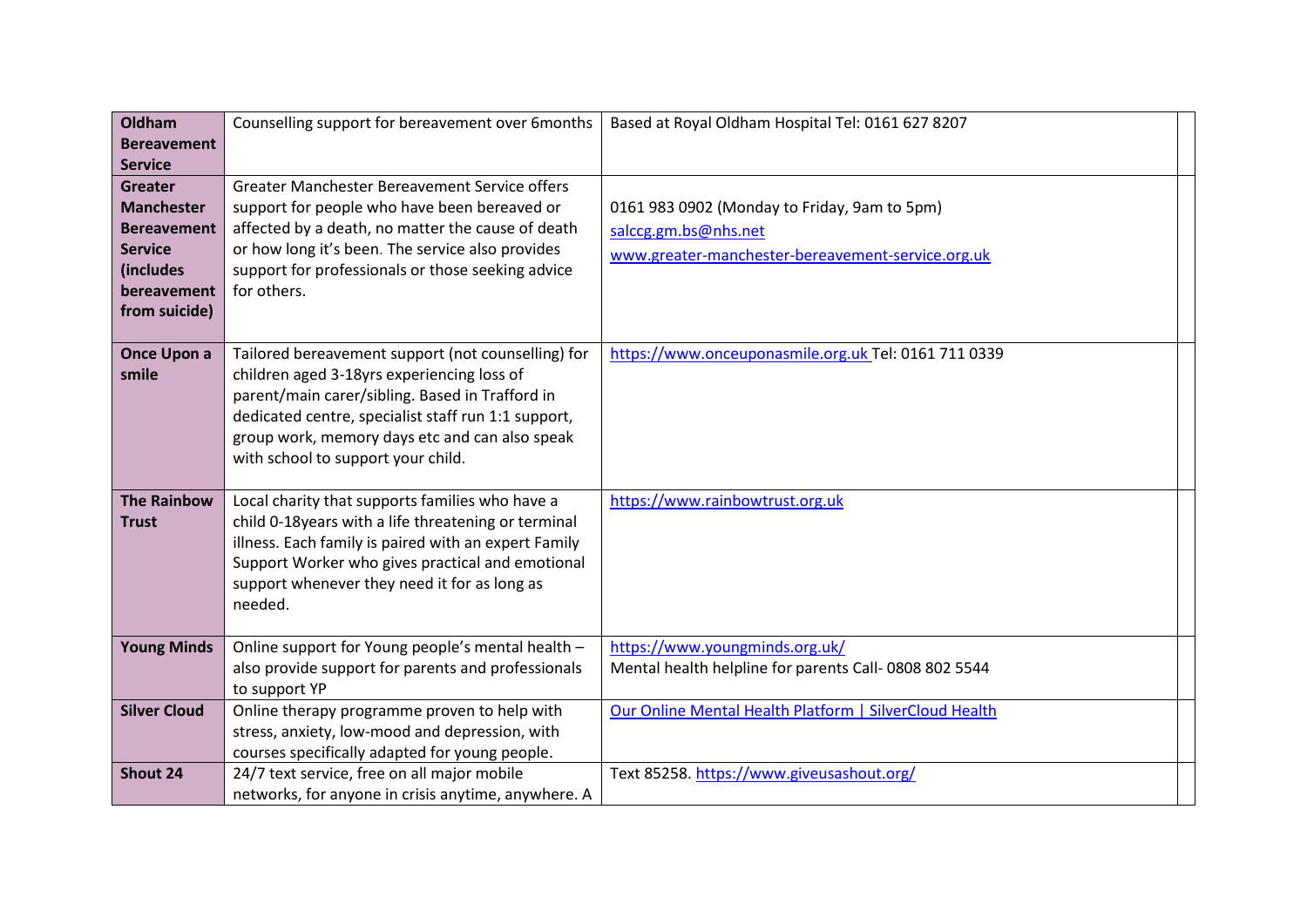|                    | place to go if you're struggling to cope and you  |                                                                                                        |  |
|--------------------|---------------------------------------------------|--------------------------------------------------------------------------------------------------------|--|
|                    | need immediate help.                              |                                                                                                        |  |
| <b>The Mix</b>     |                                                   | The Mix provides information, support and listening   Phone 0808 808 4994 (24 hours) www.themix.org.uk |  |
|                    | for people under 25.                              |                                                                                                        |  |
| <b>Beacon</b>      | A counselling charity providing support to people | 0151 226 0696 beaconcounsellingtrust.co. uk/problematic-gambling/                                      |  |
| <b>Counselling</b> | with mild to moderate mental health issues,       |                                                                                                        |  |
| <b>Trust</b>       | including problematic gambling                    |                                                                                                        |  |

#### **Addiction – Gambling, Alcohol and Drugs**

| <b>Turning Point</b> | The adult substance misuse treatment and support service for      | 0300 555 0234                                                  |
|----------------------|-------------------------------------------------------------------|----------------------------------------------------------------|
|                      | Oldham                                                            | wellbeing.turningpoint.co.uk                                   |
| <b>Early Break</b>   | Early Break is the new young people and family service in Oldham. | https://earlybreak.co.uk/what-we-do/early-break-core-services/ |
| Young                | They do:                                                          | https://earlybreak.co.uk/referrals/                            |
| People's             | Sexual Health and substance service                               | +44 (0)161 723 3880                                            |
| <b>Drug and</b>      | Advocacy                                                          | info@earlybreak.co.uk                                          |
| <b>Alcohol</b>       | Outreach                                                          |                                                                |
| <b>Service</b>       | Bereavement and loss counselling                                  |                                                                |
|                      | <b>Mindfulness</b>                                                |                                                                |
|                      | Complementary and integrated therapies                            |                                                                |
|                      | Holding Families programme - Any children and families affected   |                                                                |
|                      | by parental substance misuse. The aim of the programme is to give |                                                                |
|                      | the whole family the opportunity to talk about any problems       |                                                                |
|                      | caused by drugs and alcohol and to allow the children's voices to |                                                                |
|                      | be heard by the family. Ultimately, the programme aims to         |                                                                |
|                      | empower families to make positive decisions on the changes they   |                                                                |
|                      | would like to make to help improve family life.                   |                                                                |
| <b>Beacon Trust</b>  | Free gambling addiction support service is operating in Oldham.   | 0151 226 0696 beaconcounsellingtrust.co. uk/problematic-       |
| <b>Counselling</b>   |                                                                   | gambling/                                                      |
|                      |                                                                   | www.beaconcounsellingtrust.co.uk                               |
|                      |                                                                   | suhayl.patel@beaconcounsellingtrust.co.uk                      |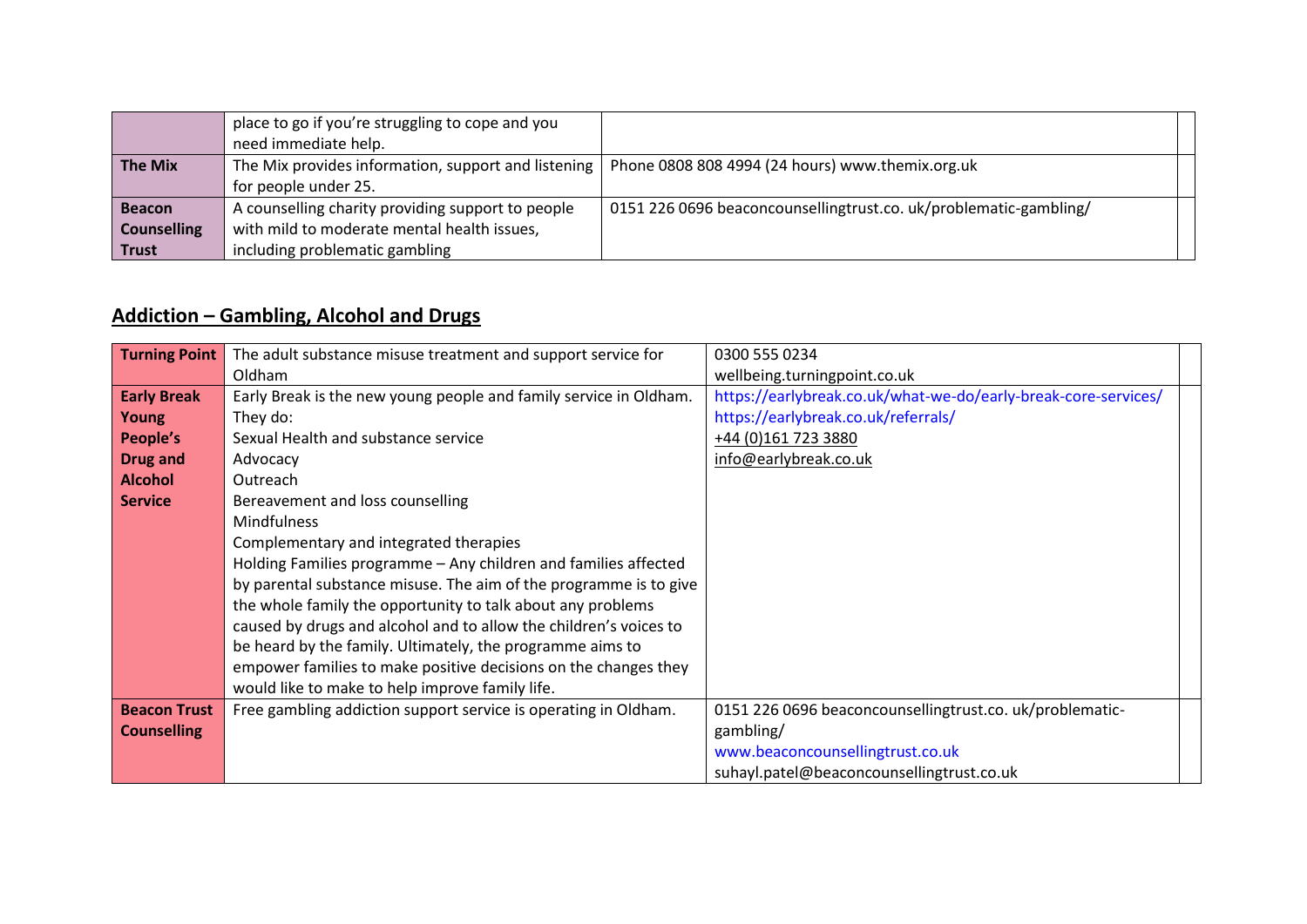# **Asylum Seekers, Refugees and No recourse to public funds**

| <b>Local Authority</b><br><b>Asylum Seekers</b><br><b>Liaison Officers</b> | Provide support for asylum seekers and refugees due to leave Home<br>Office/Serco accommodation                                                                                                                                                                                                                                                                           | E: Narcisa.Trozic@oldham.gov.uk,<br>Suzanne.Fields@oldham.gov.uk           |
|----------------------------------------------------------------------------|---------------------------------------------------------------------------------------------------------------------------------------------------------------------------------------------------------------------------------------------------------------------------------------------------------------------------------------------------------------------------|----------------------------------------------------------------------------|
| <b>The Migrant</b><br><b>Destitution Fund</b>                              | The Migrant Destitution Fund can make grants to destitute migrants with no<br>leave to remain                                                                                                                                                                                                                                                                             | contact sawn.org@gmail.com                                                 |
| <b>GMIAU</b>                                                               | GMIAU can help with applications to have the "no recourse to public funds"<br>restriction lifted and also help people with asylum support applications                                                                                                                                                                                                                    | <b>Greater Manchester Immigration Aid Unit</b><br>(gmiau.org) 0161 7407722 |
| <b>Oldham Baptist</b><br><b>Church Food support</b>                        | Drop in for collection only food bank for asylum seeking and no recourse to<br>public funds families/individuals. It is held on Thursdays 12pm-2pm.                                                                                                                                                                                                                       | 70-76 Brunswick St, Oldham OL1 1BT<br>Phone: 0161 624 1214                 |
| <b>Europia</b>                                                             | Offer support to EU nationals across Greater Manchester. Europia is an<br>organisation supporting, educating, empowering and representing East and<br>Central Europeans across Greater Manchester to prosper in their communities.<br>Services offered: welfare advice and advocacy, English classes, cultural<br>activities, hate crime awareness and support to victims | 0333 305 8570<br>support@europia.org.uk<br>europia-support - Europia       |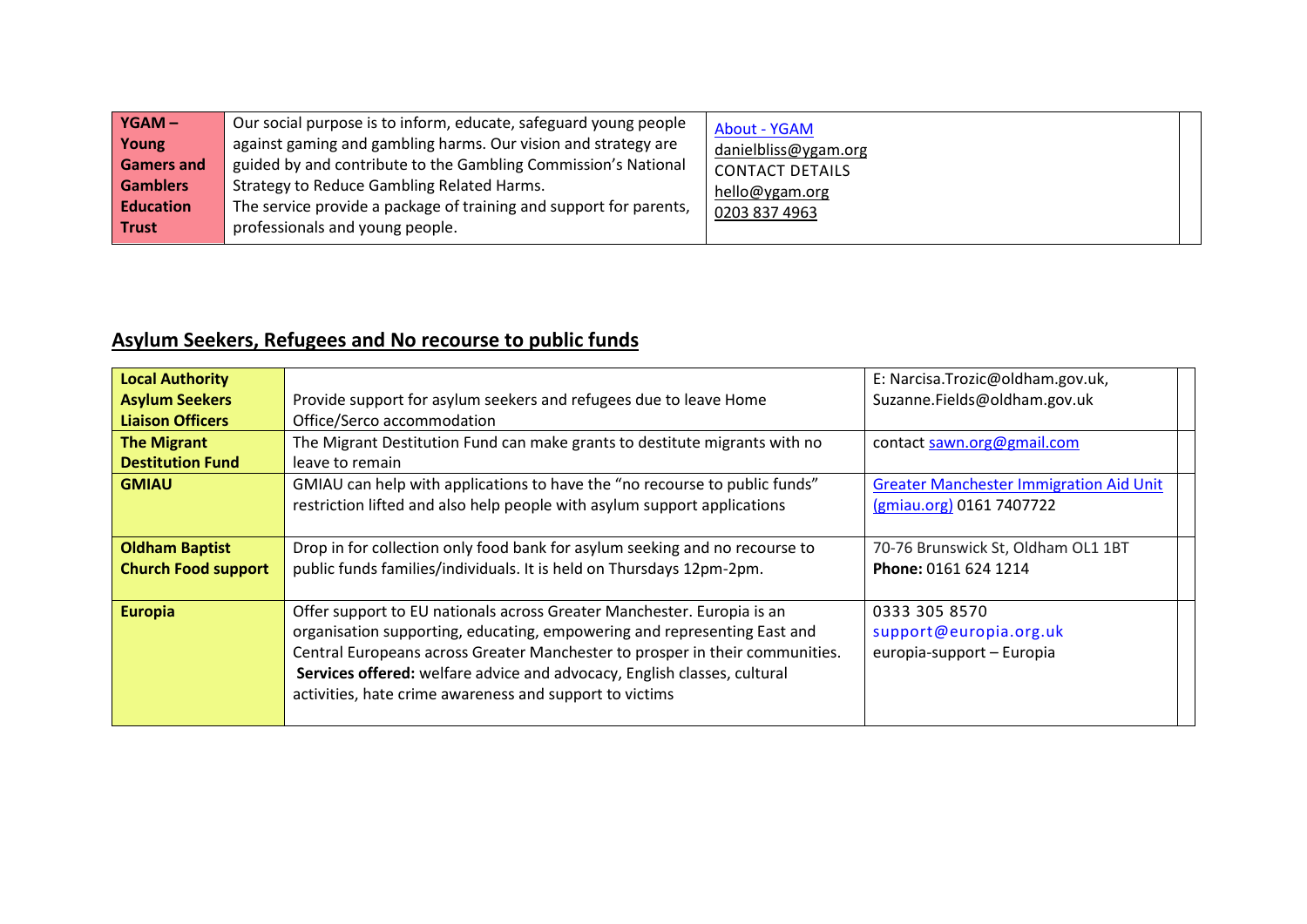#### **Domestic Abuse services**

| <b>IDVA</b> - Independent<br><b>Domestic Violence</b><br><b>Advocates</b>      | Specialist Domestic Violence Advisors support for victims of Domestic<br>Abuse | Based at Oldham Council 0161 7701572 Mon-<br>Fri 9am-5pm                                                                                                                                                                                                                                                                                          |
|--------------------------------------------------------------------------------|--------------------------------------------------------------------------------|---------------------------------------------------------------------------------------------------------------------------------------------------------------------------------------------------------------------------------------------------------------------------------------------------------------------------------------------------|
| <b>National Domestic abuse</b><br><b>Helpline</b>                              | Support and advice for victims of domestic abuse 24hours                       | 24hours) 08082000247<br>https://www.nationaldahelpline.org.uk/                                                                                                                                                                                                                                                                                    |
| <b>National Centre for</b><br><b>Domestic Violence Legal</b><br><b>Advice</b>  | Provide help with injunctions 24 hours                                         | 08448044999                                                                                                                                                                                                                                                                                                                                       |
| <b>MALE</b>                                                                    | Male Domestic abuse advice line                                                | 08088010327                                                                                                                                                                                                                                                                                                                                       |
| <b>GALOP</b>                                                                   | <b>LGBT services for Domestic Abuse</b>                                        | 08009995428                                                                                                                                                                                                                                                                                                                                       |
| <b>RESPECT</b>                                                                 | For perpetrators of Domestic Abuse                                             | 08088024040                                                                                                                                                                                                                                                                                                                                       |
| <b>Greater Manchester</b><br><b>Victim Services (support</b><br>for any crime) | If you are a victim of a crime and looking for support call the helpline       | Home   Greater Manchester Victims' Services<br>(gmvictims.org.uk)<br>0161 200 1950<br>Our helpline is available to take your calls:<br>Monday to Friday - 8am to 8pm<br>Saturday - 9am to 5pm<br>* Calls are charged at local rate. Call-back and<br>language services are available. The support line<br>is closed on Sundays and bank holidays. |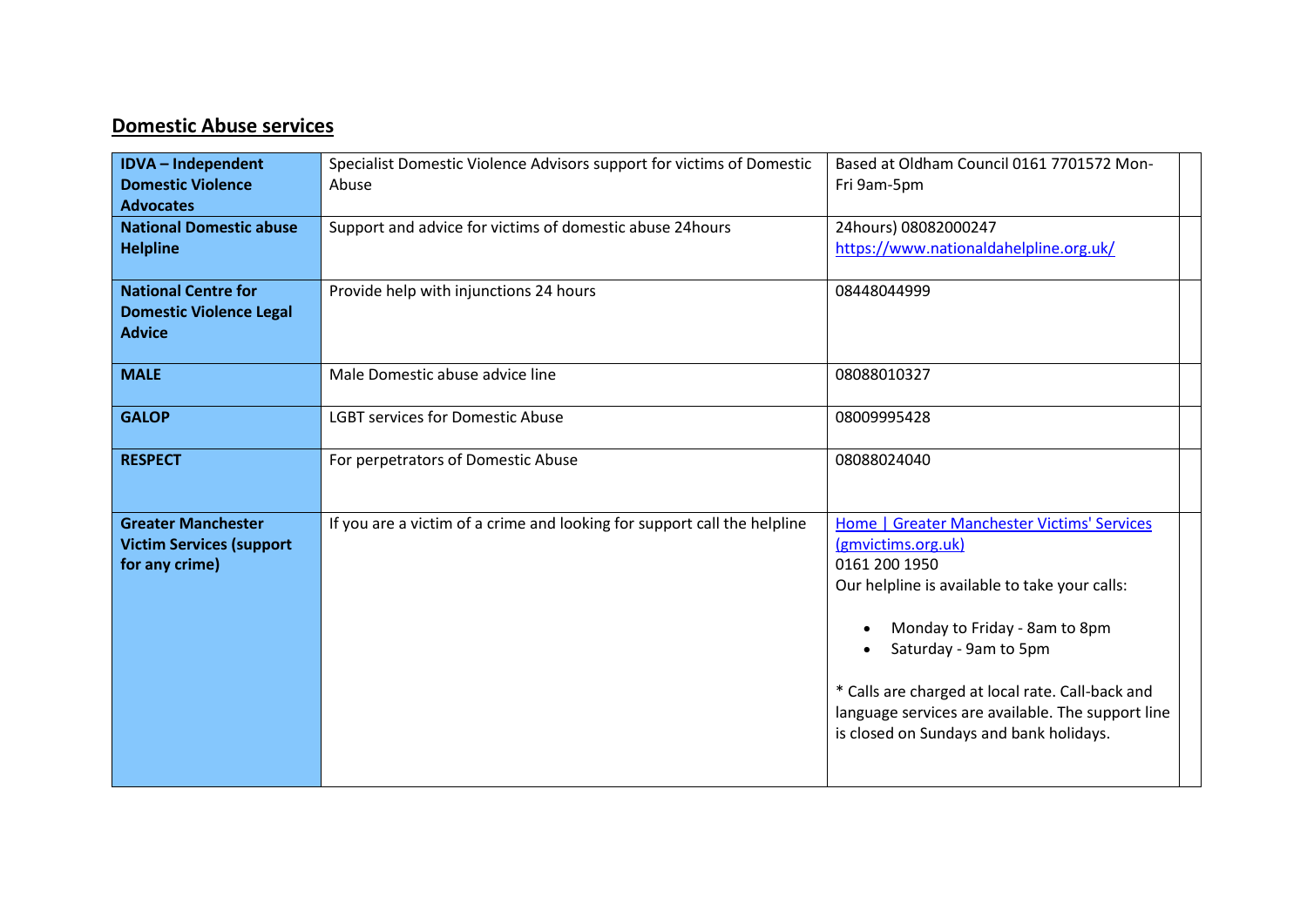#### **Employment Services**

| <b>Get Oldham</b><br><b>Working</b>              | Help with writing CVs and job applications. A personal learning mentor will<br>help you improve your job prospects. Information about local jobs and<br>training/apprenticeships opportunities | 07970966527 employability@oldham.gov.uk                                                                                                                               |  |
|--------------------------------------------------|------------------------------------------------------------------------------------------------------------------------------------------------------------------------------------------------|-----------------------------------------------------------------------------------------------------------------------------------------------------------------------|--|
| <b>Princes Trust</b><br><b>Programme</b>         | Training programmes for NEET young people 16-24 years                                                                                                                                          | Jo Shaw - Prince's Trust Team Leader<br>Groundwork Greater Manchester<br>T: 07739 978 791<br>joanne.shaw@groundwork.org.uk<br>1 Kershaw Street, Shaw, Oldham, OL2 8AB |  |
| <b>Careers Guidance</b><br><b>Positive Steps</b> | Careers guidance for young people aged 13-18 (or 25 if they have Special<br>education need or disability).                                                                                     | 01616219300 https://www.positive-<br>steps.org.uk/services-for-adults-and-<br>families/career-guidance<br>oldhamcareers@positive-steps.org.uk                         |  |
| <b>National Careers</b><br><b>Service</b>        | Information advice for 19+ to help make decisions around careers, training<br>opportunities and work                                                                                           | NCS - GOV.UK webpage<br>Email: Karen.Cumming@oldham.gov.uk                                                                                                            |  |
| <b>Groundwork</b>                                | Groundwork will offer one-to-one, group and training opportunities to NEET<br>or at risk of becoming NEET young people who are aged 16-25 years old and<br>living in Oldham                    | Youth Programme Manager Liane Kirk<br>07867354442<br>Liane.kirk@groundwork.org.uk                                                                                     |  |
| <b>Get Going Project</b>                         | 18+ individuals with learning disabilities, difficulties, and autism who may be<br>distant from the workplace and eligible for Universal credit                                                | KeyRing - webpage<br>Email: tracey.lloyd@keyring.org<br>Phone: 07415216628                                                                                            |  |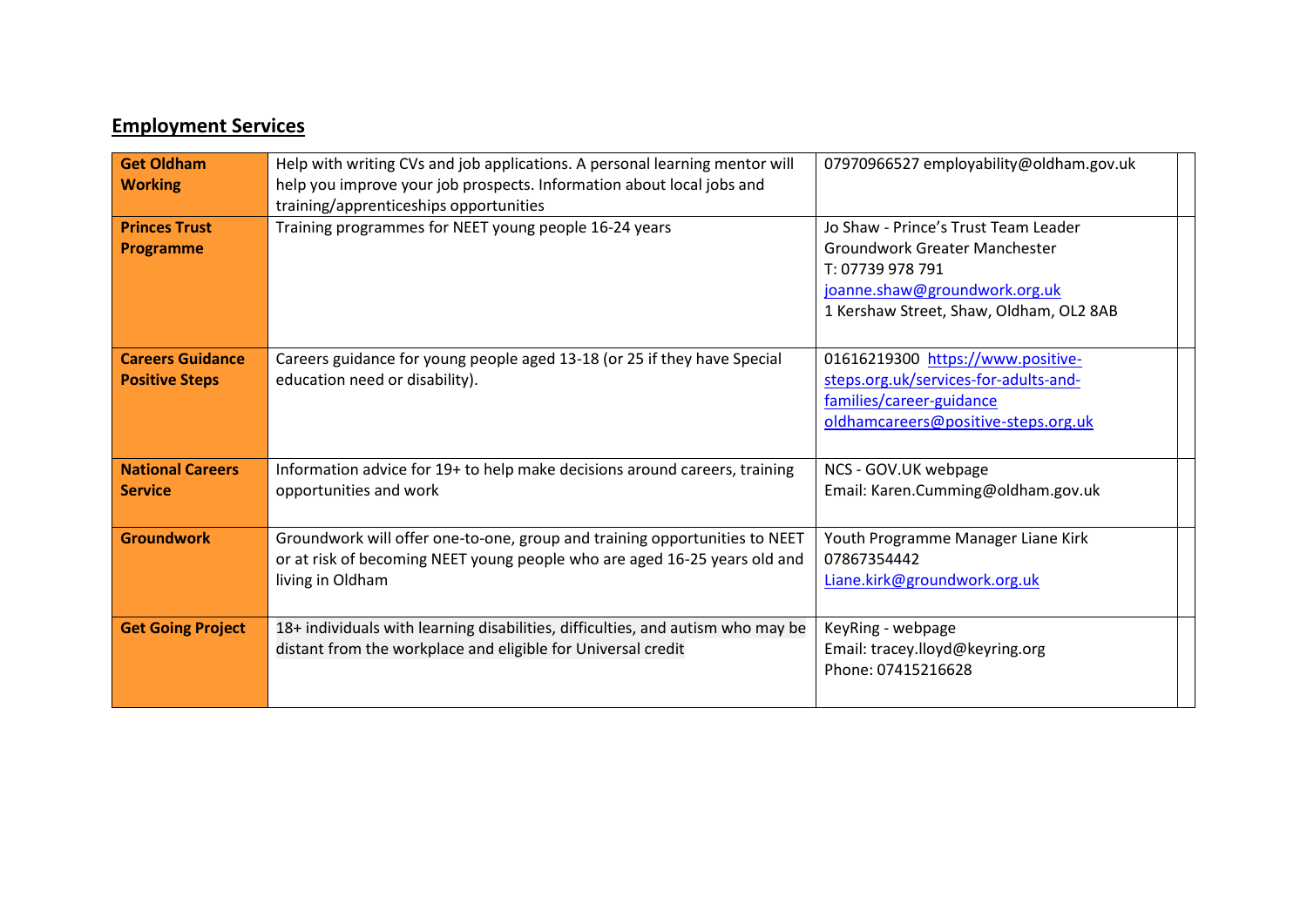#### **Other Services**

| <b>ABL, A Better Life</b>                                         | committed to reducing health inequalities and promoting<br>healthy behaviours through community driven services.                                                                                                                                                                                                                                                                                                                                                                                                        | ABL Health   Providing Integrated Healthy Lifestyle Services                                                                                   |  |
|-------------------------------------------------------------------|-------------------------------------------------------------------------------------------------------------------------------------------------------------------------------------------------------------------------------------------------------------------------------------------------------------------------------------------------------------------------------------------------------------------------------------------------------------------------------------------------------------------------|------------------------------------------------------------------------------------------------------------------------------------------------|--|
|                                                                   | <b>Specialist Stop Smoking Service</b>                                                                                                                                                                                                                                                                                                                                                                                                                                                                                  | Lorraine Greathead Specialist stop smoking advisor<br>Tel 07966 315392<br>LGreathead@ablhealth.co.uk                                           |  |
| <b>Healthy Gems Hub</b>                                           | As well as free health and hygiene products for<br>babies/toddlers in nappies and their families, they also<br>provide therapy coaching once a week to build self-esteem<br>and confidence. This is delivered by a qualified therapist<br>every Tuesday and is a four week programme. We also<br>have a GP who comes to the hub every fortnight. She can't<br>prescribe but is able to chat to parents and offer health<br>advice. This is a good service for families who may not be<br>registered with a GP Practice. | https://www.tfaforms.com/4905241<br>Based at John Street Medical Practice Oldham, OL81DF<br>Emma Longstaff Healthy gems Hub Lead - 07487506192 |  |
| <b>British Red Cross</b><br><b>Community</b><br><b>Connectors</b> | The BRC Community Connectors service provides up to 12<br>weeks of person-centre support to someone experiencing<br>loneliness or social isolation.                                                                                                                                                                                                                                                                                                                                                                     | Email: Nkausar@redcross.org.uk<br>Telephone:<br>07702997616                                                                                    |  |
| <b>POINT Oldham</b><br><b>SENDIAS</b>                             | Oldham (SEND) Information, Advice Support Service (IASS)<br>exists to help parents and carers of children who have, or<br>may have, special educational needs and/or disabilities;                                                                                                                                                                                                                                                                                                                                      | Telephone: 0161 503 1540<br>Email: iassoldham@point-send.co.uk<br>https://www.point-send.co.uk/Pages/Category/oldham-sendiass                  |  |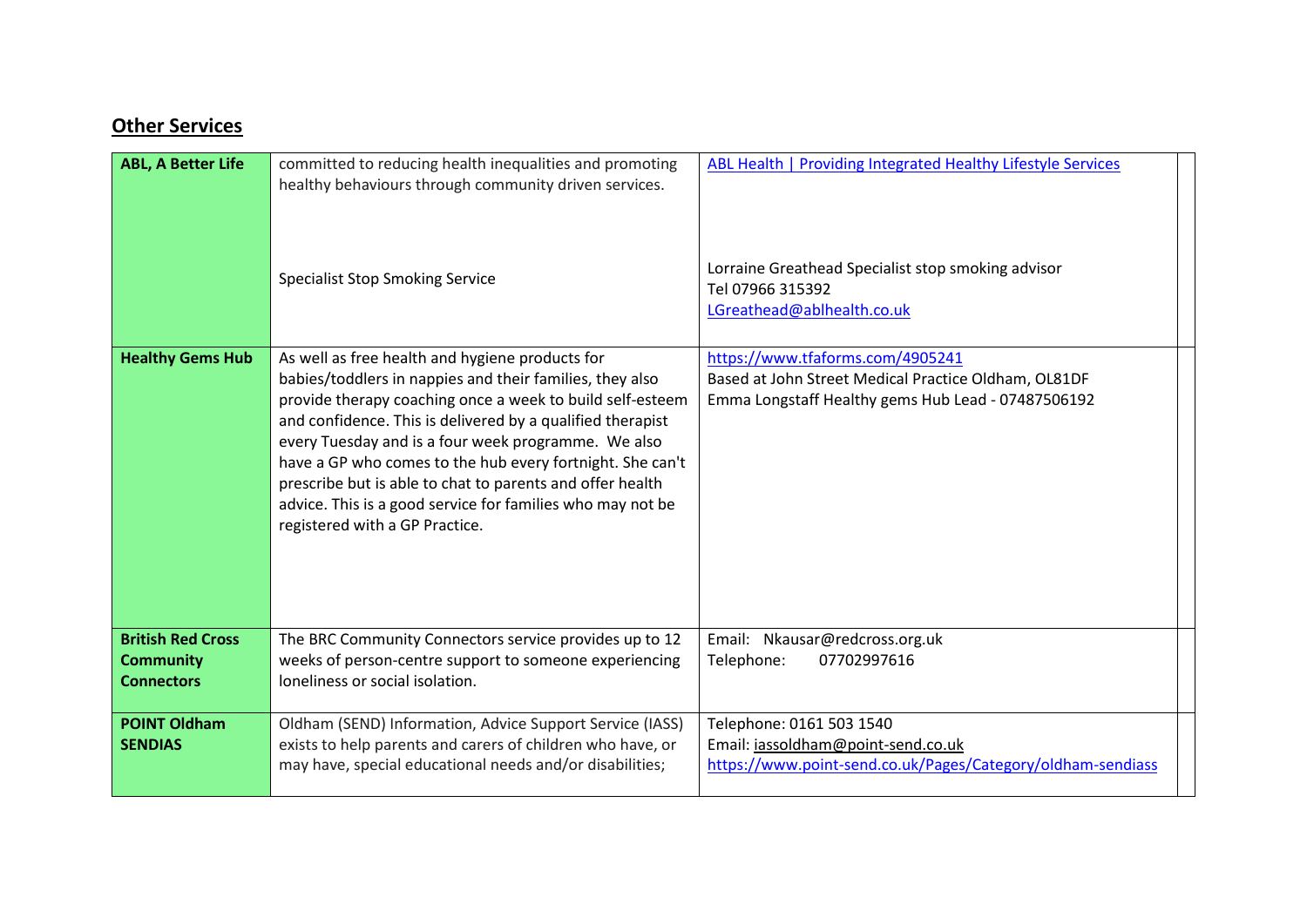|                          | and children and young people themselves, in matters          |                                                                    |
|--------------------------|---------------------------------------------------------------|--------------------------------------------------------------------|
|                          | relating to their Education, Health or Social Care provision. |                                                                    |
| <b>POINT SEND</b>        | The POINT SEND Workshops and Training service currently       | Telephone: 0161 503 1551                                           |
| <b>Workshops &amp;</b>   | provides FREE support to parents and carers in the form of    | Email: workshops@point-send.co.uk                                  |
| <b>Training Services</b> | workshops & training                                          |                                                                    |
|                          |                                                               | https://www.point-send.co.uk/Pages/Category/workshops              |
|                          |                                                               |                                                                    |
|                          |                                                               |                                                                    |
| <b>PEGS Parent</b>       | Child to parent abuse - information service for parents       | PEGS- Parental Education Growth Support - contact us on our        |
| <b>Education Growth</b>  | Child to parent abuse involves children displaying abusive    | website: www.pegsupport.co.uk/contact or fill in our self referral |
| <b>Support</b>           | and violent behaviours towards parents and family             | form at www.pegsuport.co.uk/self-referral-form                     |
| (child to parent         | members. CPA is a serious issue and evidence suggests it is   | Email: hello@pegsupport.com or admin@pegsupport.com                |
| abuse)                   | increasing. This abuse can be carried out by sons and         | Instagram: @pegs_support                                           |
|                          | daughters (at any age) against mothers, fathers,              | Facebook: PEGS- Child to Parent Abuse Support                      |
|                          | grandparents, siblings and carers.                            | Twitter: @PEGS support Linked In: company/pegs-support             |
| <b>Home-start</b>        | Being a parent has never been easy. It can be lonely,         | Home-Start HOST                                                    |
|                          | frustrating, heart breaking and over-whelming.                | <b>Ryecroft Hall</b>                                               |
|                          |                                                               | Manchester Road                                                    |
|                          | Life-changing events can happen to anyone. That is why        | Audenshaw                                                          |
|                          | Home-Start is ready to support families through their         | <b>MANCHESTER</b>                                                  |
|                          | toughest times.                                               | <b>Greater Manchester</b>                                          |
|                          |                                                               | M34 5ZJ                                                            |
|                          | Every Home-Start volunteer is trained to help them work       | 0161 344 0669                                                      |
|                          | alongside you to overcome the challenges you are              |                                                                    |
|                          | facing. We work with you to build on your strengths and       | Email:                                                             |
|                          | give you the support that you tell us that you need           | info@homestarthost.org.uk                                          |
|                          | Check their website for update on ways they can support       |                                                                    |
|                          | families                                                      | https://www.home-start.org.uk/Pages/Category/things-we-can-        |
|                          |                                                               | help-with                                                          |
| <b>Positive cycles</b>   | Community-based project delivering affordable bikes to        | Albion Street, Oldham OL1 3BG ·                                    |
|                          | local people. We take old bikes, clean them up and then       | 0161 621 9300                                                      |